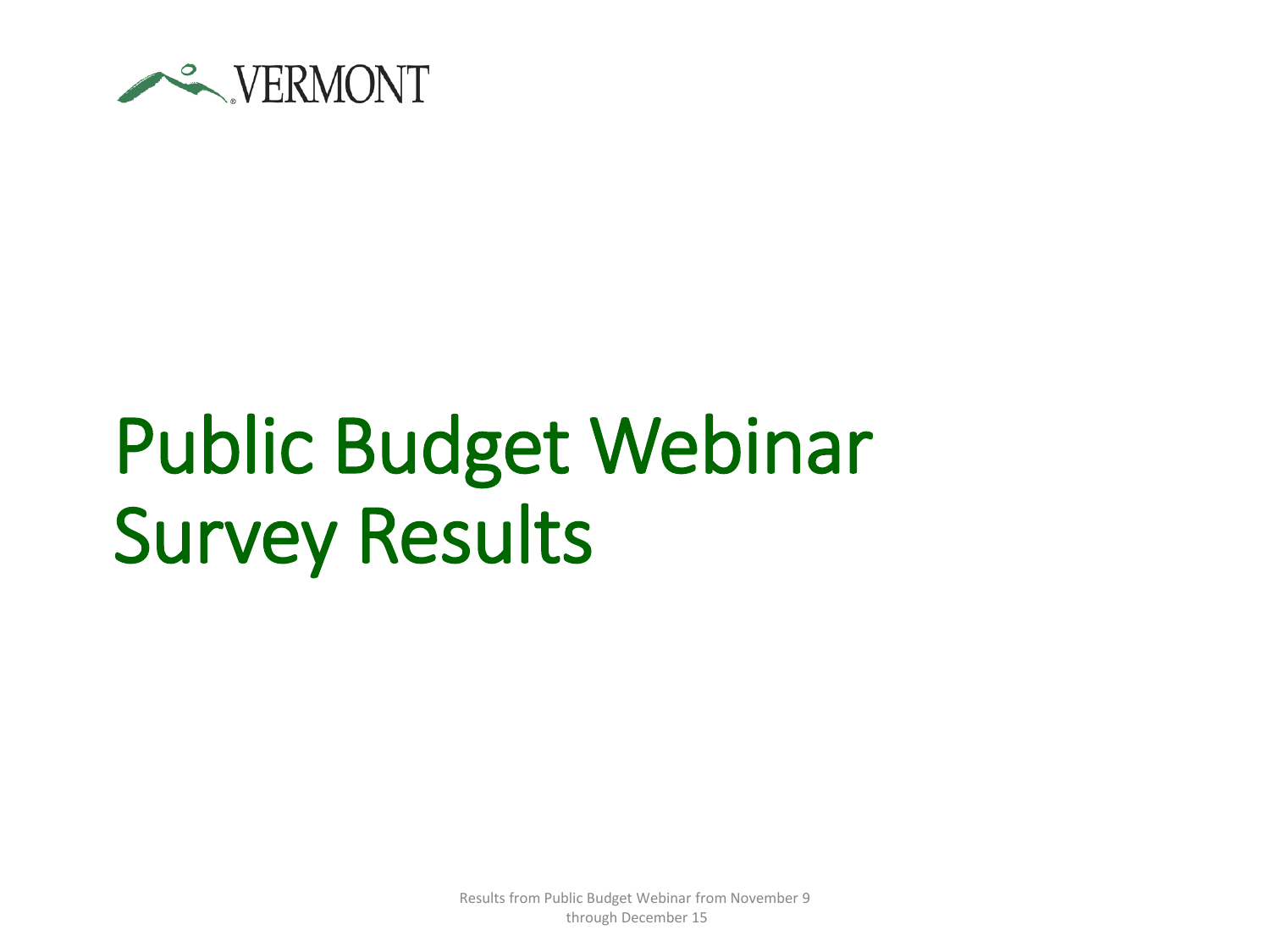## County of survey participant

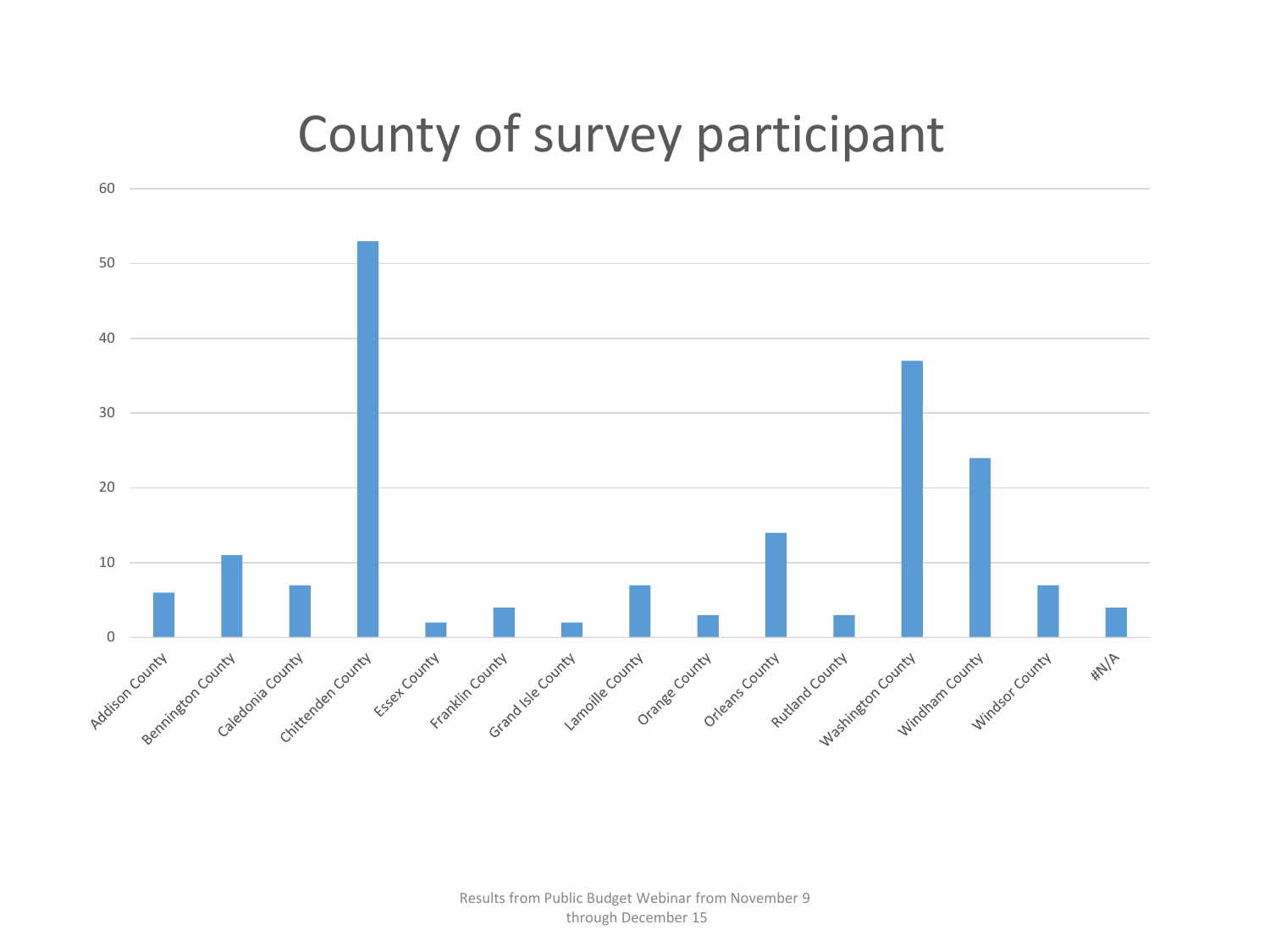## Which areas of spending would you consider reducing and which would you protect in order to balance the state budget?

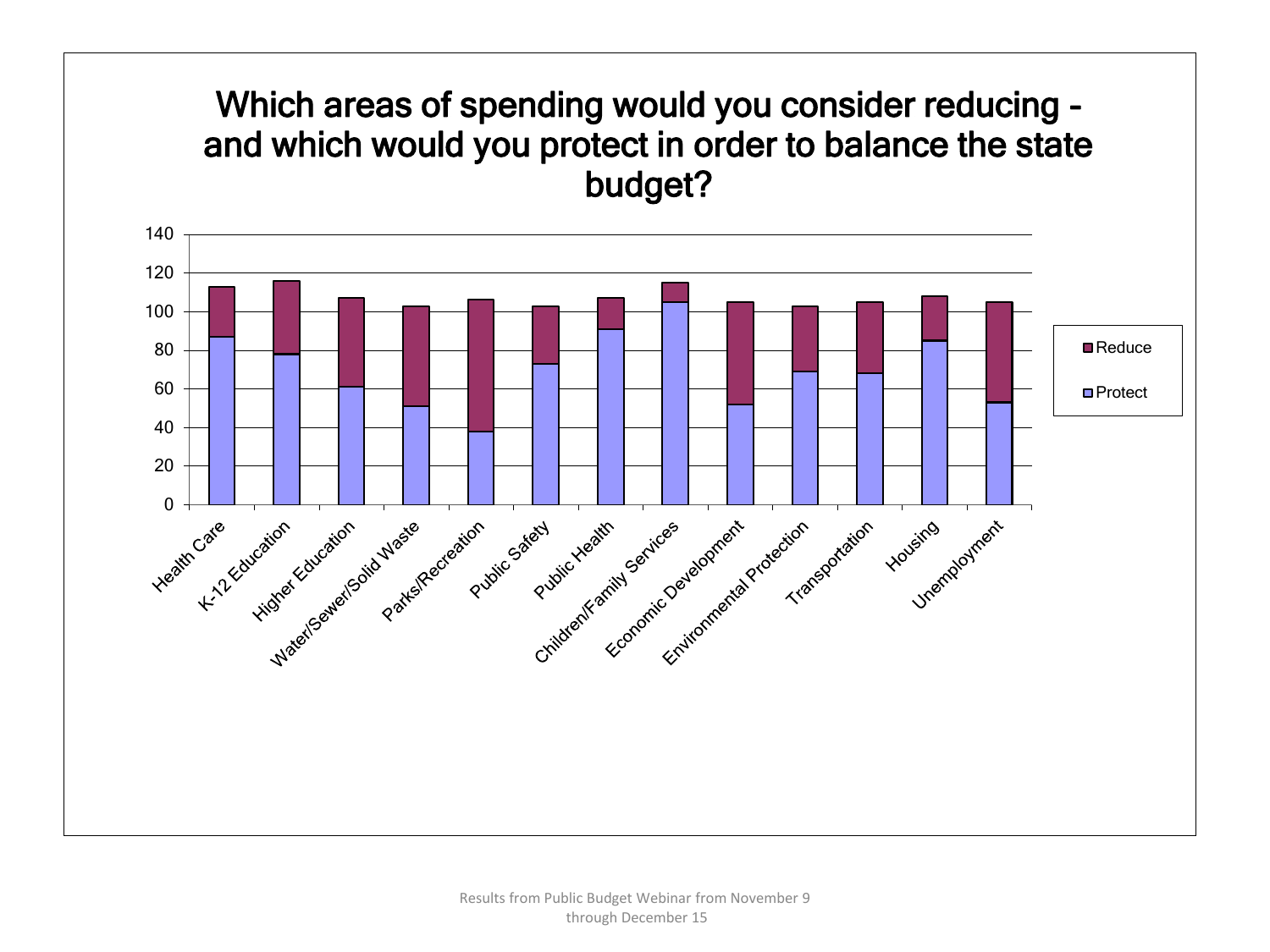Which areas of revenue would you consider reducing, increasing, or think should remain the same in order to balance the state budget?

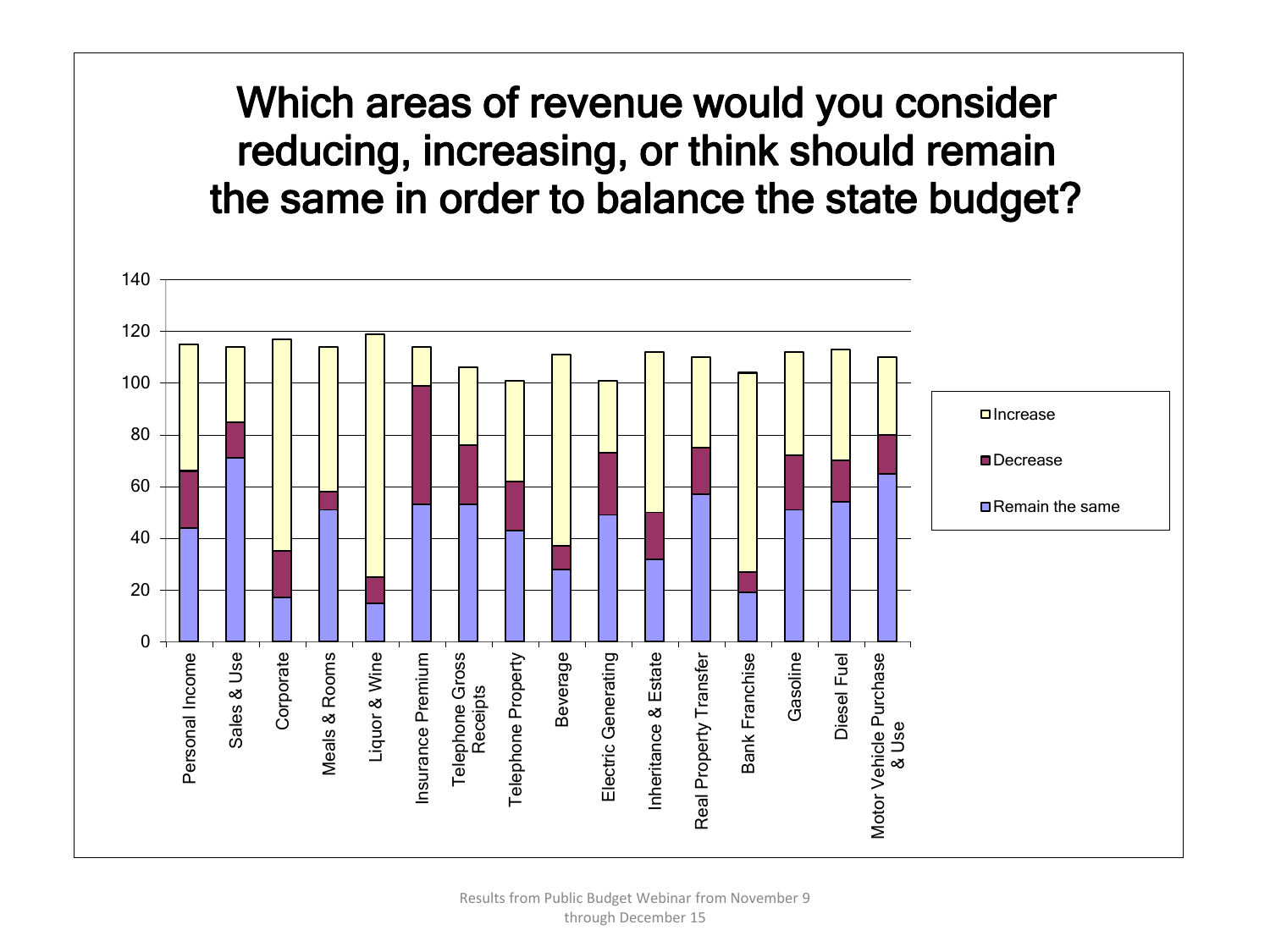